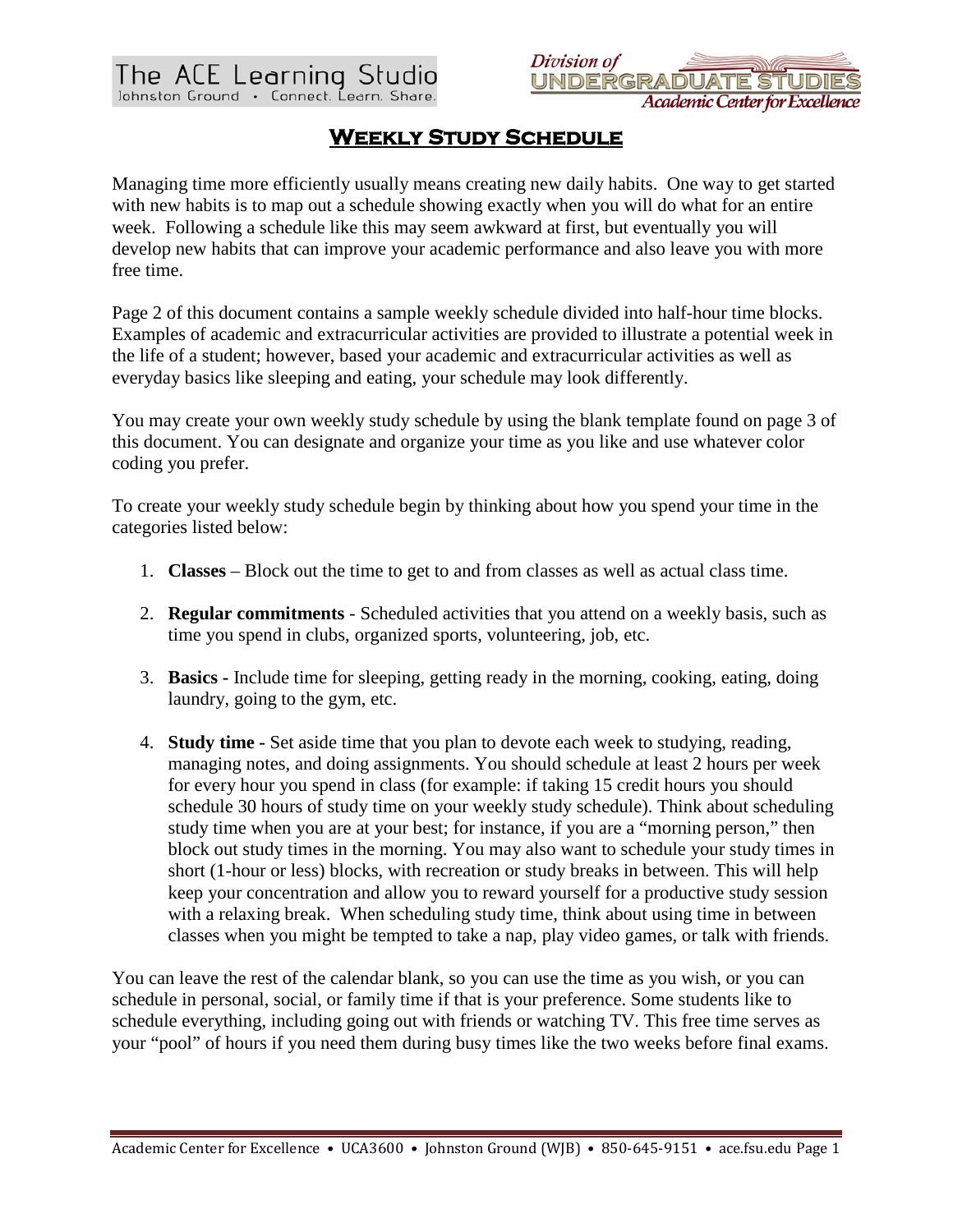## The ACE Learning Studio<br>Johnston Ground . Connect. Learn. Share.



| <b>Time</b>        | <b>Monday</b>    | <b>Tuesday</b>   | Wednesday        | <b>Thursday</b>  | Friday           | Saturday    | <b>Sunday</b>       |
|--------------------|------------------|------------------|------------------|------------------|------------------|-------------|---------------------|
| 7:00am             |                  |                  |                  |                  |                  |             |                     |
| 7:30am             | <b>Breakfast</b> | <b>Breakfast</b> | <b>Breakfast</b> | <b>Breakfast</b> | <b>Breakfast</b> |             |                     |
| 8:00am             |                  | <b>PSY 2012</b>  |                  | <b>PSY 2012</b>  |                  |             |                     |
| 8:30am             |                  | <b>PSY 2012</b>  |                  | <b>PSY 2012</b>  |                  |             |                     |
| 9:00am             | <b>MAC 1105</b>  | <b>PSY 2012</b>  | <b>MAC 1105</b>  | <b>PSY 2012</b>  | <b>MAC 1105</b>  |             |                     |
| 9:30am             | <b>MAC 1105</b>  |                  | <b>MAC 1105</b>  |                  | <b>MAC 1105</b>  |             |                     |
| 10:00am            |                  | Gym              |                  | Gym              |                  |             |                     |
| 10:30am            | Study            | Gym              | Study            | Gym              | Study            |             |                     |
| 11:00am            | Study            | Gym              | <b>Study</b>     | Gym              | <b>Study</b>     | Study       |                     |
| 11:30am            |                  |                  |                  |                  |                  | Study       |                     |
| Noon               | Lunch            | Lunch            | Lunch            | Lunch            | Lunch            |             |                     |
| 12:30pm            |                  |                  |                  |                  |                  |             |                     |
| $1:00$ pm          | <b>BSC 1005</b>  |                  | <b>BSC 1005</b>  |                  | <b>BSC 1005</b>  | <b>Work</b> |                     |
| 1:30 <sub>pm</sub> | <b>BSC 1005</b>  |                  | <b>BSC 1005</b>  |                  | <b>BSC 1005</b>  | <b>Work</b> |                     |
| 2:00 <sub>pm</sub> |                  | <b>ENC 1101</b>  |                  | <b>ENC 1101</b>  |                  | <b>Work</b> | Study               |
| 2:30 <sub>pm</sub> | Study            | <b>ENC 1101</b>  | Study            | <b>ENC 1101</b>  | Study            | <b>Work</b> | Study               |
| 3:00 <sub>pm</sub> | Study            | <b>ENC 1101</b>  | Study            | <b>ENC 1101</b>  | Study            | <b>Work</b> | Study               |
| 3:30 <sub>pm</sub> | Study            |                  | Study            |                  | Study            | <b>Work</b> | Study               |
| 4:00pm             | Study            |                  | Study            | <b>BSC 1005L</b> | Study            | <b>Work</b> | Study               |
| 4:30pm             |                  | Study            |                  | <b>BSC 1005L</b> |                  | <b>Work</b> | Study               |
| 5:00pm             | Gym              | Study            |                  | <b>BSC 1005L</b> |                  |             |                     |
| 5:30pm             | Gym              | Study            |                  | <b>BSC 1005L</b> |                  |             |                     |
| 6:00pm             | Gym              | Study            |                  | <b>BSC 1005L</b> |                  |             | <b>Club Meeting</b> |
| 6:30pm             |                  |                  |                  | <b>BSC 1005L</b> |                  |             | <b>Club Meeting</b> |
| 7:00 <sub>pm</sub> | <b>Dinner</b>    | <b>Dinner</b>    | <b>Dinner</b>    | <b>Dinner</b>    | <b>Dinner</b>    |             | <b>Club Meeting</b> |
| 7:30 <sub>pm</sub> |                  |                  |                  |                  |                  |             |                     |
| 8:00pm             | Study            | Study            | Study            | Study            |                  |             | Study               |
| 8:30pm             | Study            | Study            | Study            | Study            |                  |             | Study               |
| 9:00pm             | Study            | Study            | Study            | Study            |                  |             | Study               |
| 9:30pm             | Study            | Study            | Study            | Study            |                  |             | Study               |
| 10:00pm            |                  |                  |                  |                  |                  |             |                     |
| 10:30pm            |                  |                  |                  |                  |                  |             |                     |
| 11:00pm            |                  |                  |                  |                  |                  |             |                     |
| 11:30pm            |                  |                  |                  |                  |                  |             |                     |
| Midnight           |                  |                  |                  |                  |                  |             |                     |